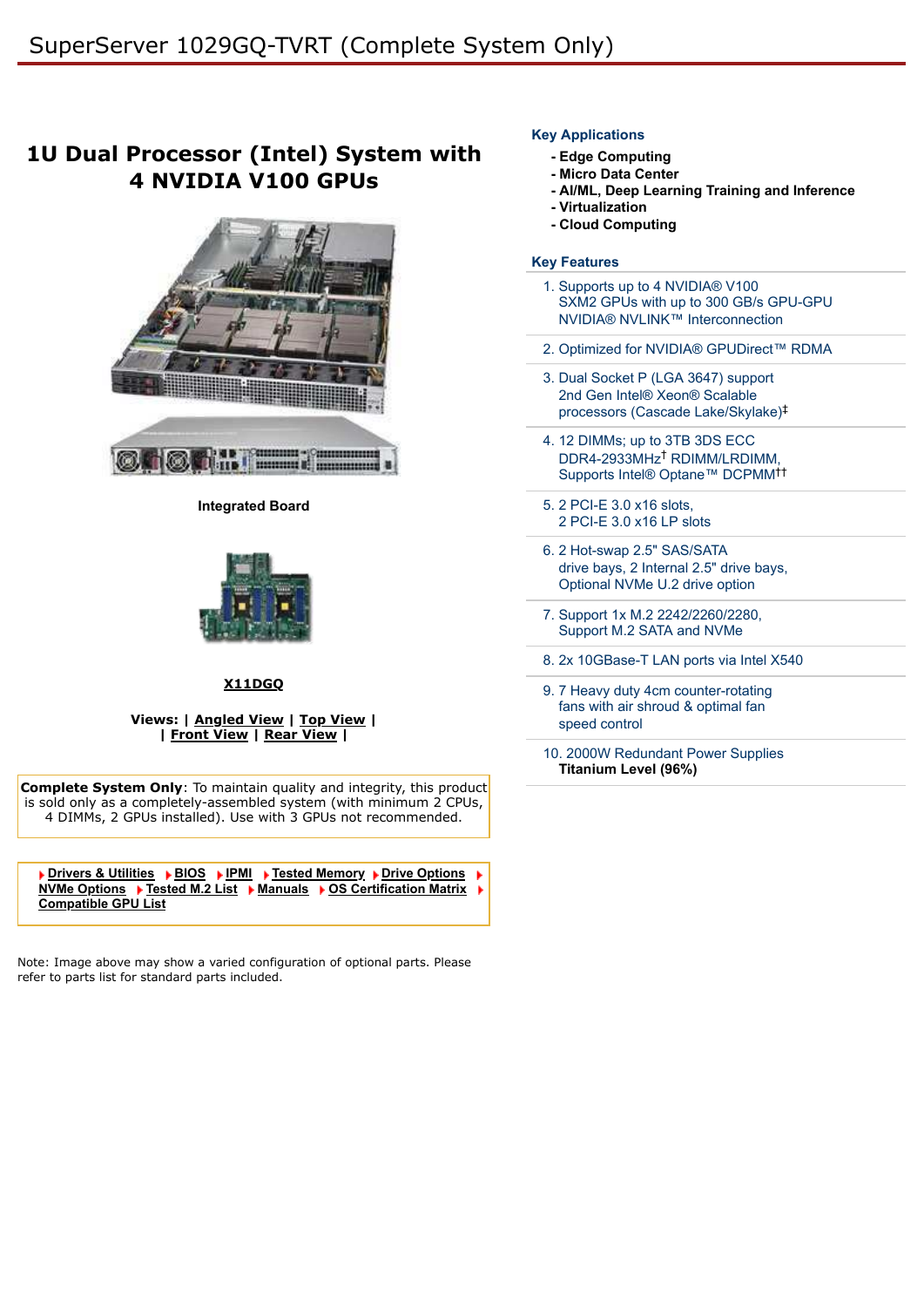# **Specifications**

| <b>Product SKUs</b>                               |                                                                                                                                                                                                       |  |  |  |
|---------------------------------------------------|-------------------------------------------------------------------------------------------------------------------------------------------------------------------------------------------------------|--|--|--|
| SYS-1029GQ-<br><b>TVRT</b>                        | SuperServer 1029GQ-TVRT                                                                                                                                                                               |  |  |  |
| <b>Motherboard</b>                                |                                                                                                                                                                                                       |  |  |  |
| <b>Super X11DGQ</b>                               |                                                                                                                                                                                                       |  |  |  |
| Processor                                         |                                                                                                                                                                                                       |  |  |  |
| CPU                                               | Dual Socket P (LGA 3647)<br>2nd Gen Intel® Xeon® Scalable<br>Processors and Intel® Xeon® Scalable<br>Processors <sup>‡</sup> .<br>3 UPI up to 10.4GT/s<br>Support CPU TDP up to 165W                  |  |  |  |
| Cores                                             | Up to 28 Cores                                                                                                                                                                                        |  |  |  |
| Note                                              | <sup>‡</sup> BIOS version 3.2 or above is required to<br>support 2nd Gen Intel® Xeon® Scalable<br>processors (codenamed Cascade Lake-R).                                                              |  |  |  |
|                                                   | Extended thermal solutions may be required<br>to support CPUs higher than 165W TDP,<br>please contact Supermicro Technical<br>Support for additional information.                                     |  |  |  |
| <b>GPU</b>                                        |                                                                                                                                                                                                       |  |  |  |
| <b>Supported GPUs</b>                             | ■ 4 SXM Socket Based<br>$\blacksquare$ NVIDIA V100<br>Compatible GPU list                                                                                                                             |  |  |  |
| <b>CPU-GPU</b><br>Interconnect                    | PCI-E Gen 3 x16 Switch CPU-GPU<br>Interconnect                                                                                                                                                        |  |  |  |
|                                                   |                                                                                                                                                                                                       |  |  |  |
| <b>System Memory</b><br><b>Memory</b><br>Capacity | $\Box$ 12 DIMM slots<br>Up to 3TB 3DS ECC DDR4-2933MHz <sup>T</sup><br>RDIMM/LRDIMM<br>■ Supports Intel® Optane™ DCPMM <sup>††</sup>                                                                  |  |  |  |
| <b>Memory Type</b>                                | 2933 <sup>†</sup> /2666/2400/2133MHz ECC DDR4<br><b>RDIMM/LRDIMM</b>                                                                                                                                  |  |  |  |
| Note                                              | <sup>†</sup> 2933MHz in two DIMMs per channel can<br>be achieved by using memory purchased<br>from Supermicro<br><sup>11</sup> Cascade Lake only. Contact your<br>Supermicro sales rep for more info. |  |  |  |
| <b>On-Board Devices</b>                           |                                                                                                                                                                                                       |  |  |  |
| <b>Chipset</b>                                    | Intel® C621 chipset                                                                                                                                                                                   |  |  |  |
| <b>SATA</b>                                       | $\blacksquare$ SATA3 (6Gbps) with RAID 0, 1, 5, 10                                                                                                                                                    |  |  |  |
| <b>Network</b><br>Connectivity                    | Intel® X540 Dual Port 10GBase-T<br>Virtual Machine Device Queues reduce<br>I/O overhead<br>Supports 10GBASE-T, 100BASE-TX, and<br>1000BASE-T, RJ45 output                                             |  |  |  |
| <b>IPMI</b>                                       | Support for Intelligent Platform<br>Management Interface v.2.0<br><b>PMI 2.0 with virtual media over LAN and</b><br><b>KVM-over-LAN support</b>                                                       |  |  |  |
| <b>Graphics</b>                                   | $\blacksquare$ ASPEED AST2500 BMC                                                                                                                                                                     |  |  |  |

**Input / Output**

| <b>SATA</b> | $\blacksquare$ 4 SATA3 (6Gbps) ports                       |
|-------------|------------------------------------------------------------|
| LAN         | 2 RJ45 10GBase-T ports<br>■ 1 RJ45 Dedicated IPMI LAN port |

## **Chassis**

| <b>Form Factor</b><br>■ 1U Rackmount        |                                                                                                                                                                                                      |  |  |  |
|---------------------------------------------|------------------------------------------------------------------------------------------------------------------------------------------------------------------------------------------------------|--|--|--|
| Model                                       | CSE-118GQPTS-R2K05P2 .                                                                                                                                                                               |  |  |  |
| <b>Dimensions and Weight</b>                |                                                                                                                                                                                                      |  |  |  |
| Height                                      | $\blacksquare$ 1.7" (43mm)                                                                                                                                                                           |  |  |  |
| Width                                       | 17.2" (437mm)<br>'n.                                                                                                                                                                                 |  |  |  |
| Depth                                       | $35.2$ " (894mm)<br>39.3" (997mm) with rails                                                                                                                                                         |  |  |  |
| Package                                     | $24"$ (H) x 8" (W) x 46" (D)                                                                                                                                                                         |  |  |  |
| Weight                                      | Net Weight: 45 lbs (20.41 kg)<br>Gross Weight: 58 lbs $(26.31 \text{ kg})$                                                                                                                           |  |  |  |
| <b>Available Color</b>                      | $\blacksquare$ Black                                                                                                                                                                                 |  |  |  |
| <b>Front Panel</b>                          |                                                                                                                                                                                                      |  |  |  |
| <b>Buttons</b>                              | Power On/Off button<br>UID button                                                                                                                                                                    |  |  |  |
| <b>LEDs</b>                                 | $\blacksquare$ Power LED<br>- Hard drive activity LED<br>Network activity LEDs<br>System Overheat LED / Fan fail LED /<br><b>UID LED</b>                                                             |  |  |  |
| <b>Expansion Slots</b>                      |                                                                                                                                                                                                      |  |  |  |
| <b>PCI-Express</b>                          | $\Box$ 4 PCI-E 3.0 x16 slots - supporting 4 NICs<br>which includes 2x GPUDirect RDMA                                                                                                                 |  |  |  |
| <b>Drive Bays</b>                           |                                                                                                                                                                                                      |  |  |  |
| Hot-swap                                    | 2 Hot-swap 2.5" SAS/SATA drive bays                                                                                                                                                                  |  |  |  |
|                                             | Note: Can be upgraded to 2 U.2 NVMe<br>drives by addition of optional NVMe kit<br>(please see details in optional parts list<br>below).                                                              |  |  |  |
| Fixed                                       | 2 Internal 2.5" SATA drive bays                                                                                                                                                                      |  |  |  |
| M.2                                         | Support 1x M.2 2242/2260/2280<br>Support M.2 SATA and NVMe                                                                                                                                           |  |  |  |
| <b>System Cooling</b>                       |                                                                                                                                                                                                      |  |  |  |
| Fans                                        | 7 Heavy duty 4cm counter-rotating fans<br>with air shroud & optimal fan speed control                                                                                                                |  |  |  |
| <b>Power Supply</b>                         |                                                                                                                                                                                                      |  |  |  |
| <b>Total Output</b>                         | 2000W Redundant Power Supplies with PMBus<br>1000W: 100 - 120Vac                                                                                                                                     |  |  |  |
| <b>Power</b>                                | 1800W: 200 - 220Vac<br>1980W: 220 - 230Vac<br>ä,<br>$2000W: 230 - 240Vac$<br>2000W: 200 - 240Vac (UL/CUL only)                                                                                       |  |  |  |
| <b>Dimension</b><br>$(W \times H \times L)$ | $-73.5 \times 40 \times 265$ mm                                                                                                                                                                      |  |  |  |
| Input                                       | 100-120Vac / 12.5-9.5A / 50-60Hz<br>н<br>200-220Vac / 10-9.5A / 50-60Hz<br>■ 220-230Vac / 10-9.8A / 50-60Hz<br>■ 230-240Vac / 10-9.8A / 50-60Hz<br>200-240Vac / 11.8-9.8A / 50-60Hz<br>(UL/cUL only) |  |  |  |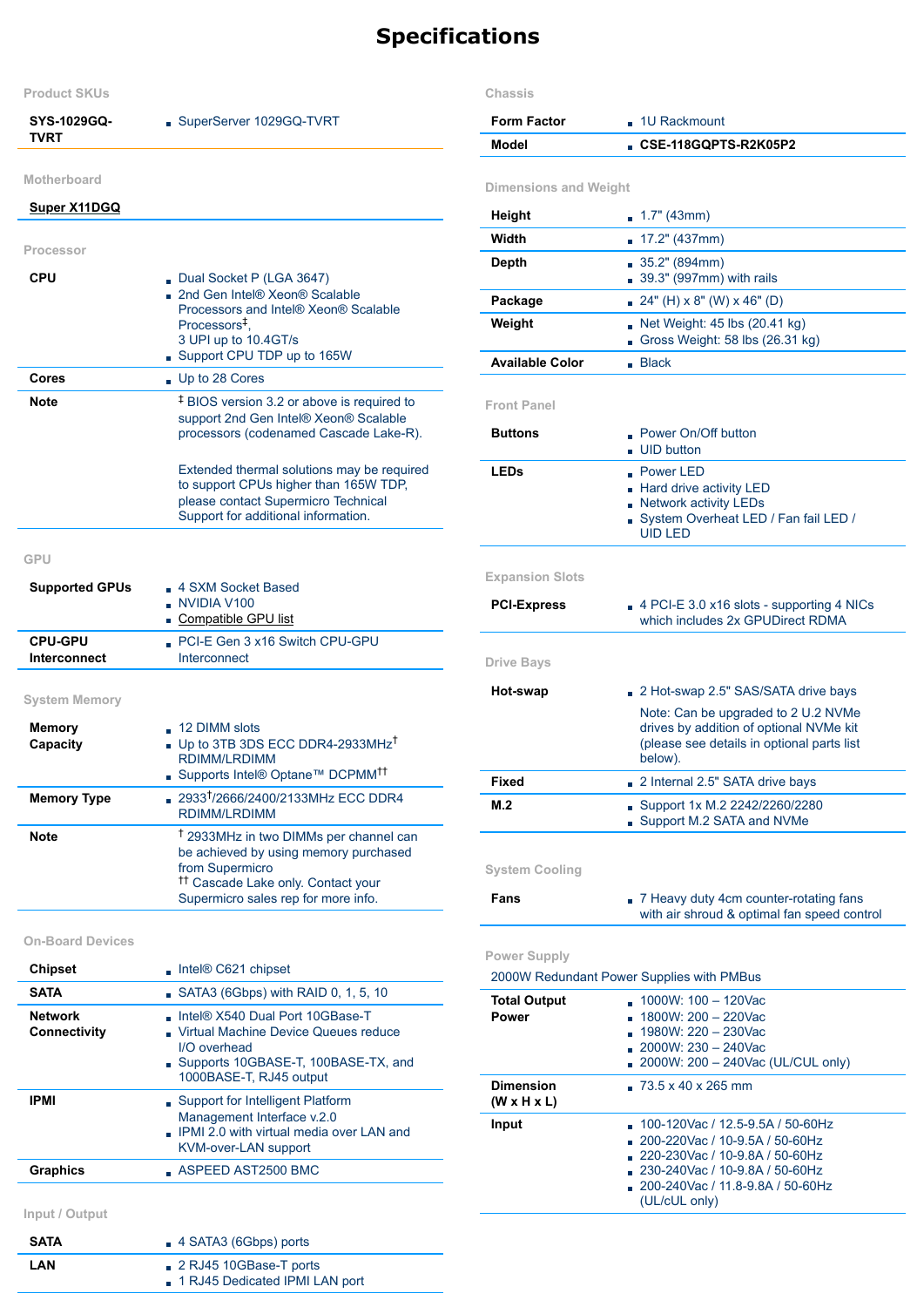| <b>USB</b>                     | $\Box$ 2 USB 3.0 ports (rear)                                                                                                        |  |  |  |  |
|--------------------------------|--------------------------------------------------------------------------------------------------------------------------------------|--|--|--|--|
| Video                          | ■ 1 VGA port                                                                                                                         |  |  |  |  |
| <b>Serial Header</b>           | 1 Fast UART 16550 header                                                                                                             |  |  |  |  |
|                                |                                                                                                                                      |  |  |  |  |
| <b>System BIOS</b>             |                                                                                                                                      |  |  |  |  |
| <b>BIOS Type</b>               | $\blacksquare$ AMI 32Mb SPI Flash ROM                                                                                                |  |  |  |  |
|                                |                                                                                                                                      |  |  |  |  |
| Management                     |                                                                                                                                      |  |  |  |  |
| Software                       | Intel® Node Manager<br><b>IPMI 2.0</b><br>H<br>KVM with dedicated I AN<br><u>SSM, SPM, SUM</u><br>SuperDoctor® 5<br><b>Watch Dog</b> |  |  |  |  |
| <b>Power</b><br>Configurations | ACPI / APM Power Management                                                                                                          |  |  |  |  |
|                                |                                                                                                                                      |  |  |  |  |
| <b>PC Health Monitoring</b>    |                                                                                                                                      |  |  |  |  |
| <b>CPU</b>                     | Monitors for CPU Cores, Chipset<br>ä,<br>Voltages, Memory.<br>4+1 Phase-switching voltage regulator                                  |  |  |  |  |

| $+12V$               | Max: 83.3A / Min: 0A (100-120Vac)<br>Max: 150A / Min: 0A (200-220Vac)<br>Max: 165A / Min: 0A (220-230Vac)<br>Max: 166.7A / Min: 0A (230-240Vac)<br>Max: 166.7A / Min: 0A (200-240Vac)<br>(UL/cUL only) |  |  |  |
|----------------------|--------------------------------------------------------------------------------------------------------------------------------------------------------------------------------------------------------|--|--|--|
| 12Vsb                | Max: 2.1A / Min: 0A                                                                                                                                                                                    |  |  |  |
| <b>Output Type</b>   | 25 Pairs Gold Finger Connector                                                                                                                                                                         |  |  |  |
| <b>Certification</b> | <b>Titanium Level</b><br>[Test Report]                                                                                                                                                                 |  |  |  |

**Operating Environment**

| <b>RoHS</b>            | RoHS Compliant                                                                                                                                                                                                                                               |  |  |  |
|------------------------|--------------------------------------------------------------------------------------------------------------------------------------------------------------------------------------------------------------------------------------------------------------|--|--|--|
| Environmental<br>Spec. | Operating Temperature:<br>$10^{\circ}$ C ~ 35°C (50°F ~ 95°F)<br>Non-operating Temperature:<br>-40°C to 60°C (-40°F to 140°F)<br>Derating Relative Humidity:<br>8% to 90% (non-condensing)<br>Non-operating Relative Humidity:<br>5% to 95% (non-condensing) |  |  |  |

| CPU                | <b>Monitors for CPU Cores, Chipset</b><br>Voltages, Memory.<br>4+1 Phase-switching voltage regulator                 |
|--------------------|----------------------------------------------------------------------------------------------------------------------|
| <b>FAN</b>         | Fans with tachometer monitoring<br>Status monitor for speed control<br>Pulse Width Modulated (PWM) fan<br>connectors |
| <b>Temperature</b> | Monitoring for CPU and chassis<br>environment<br>Thermal Control for fan connectors                                  |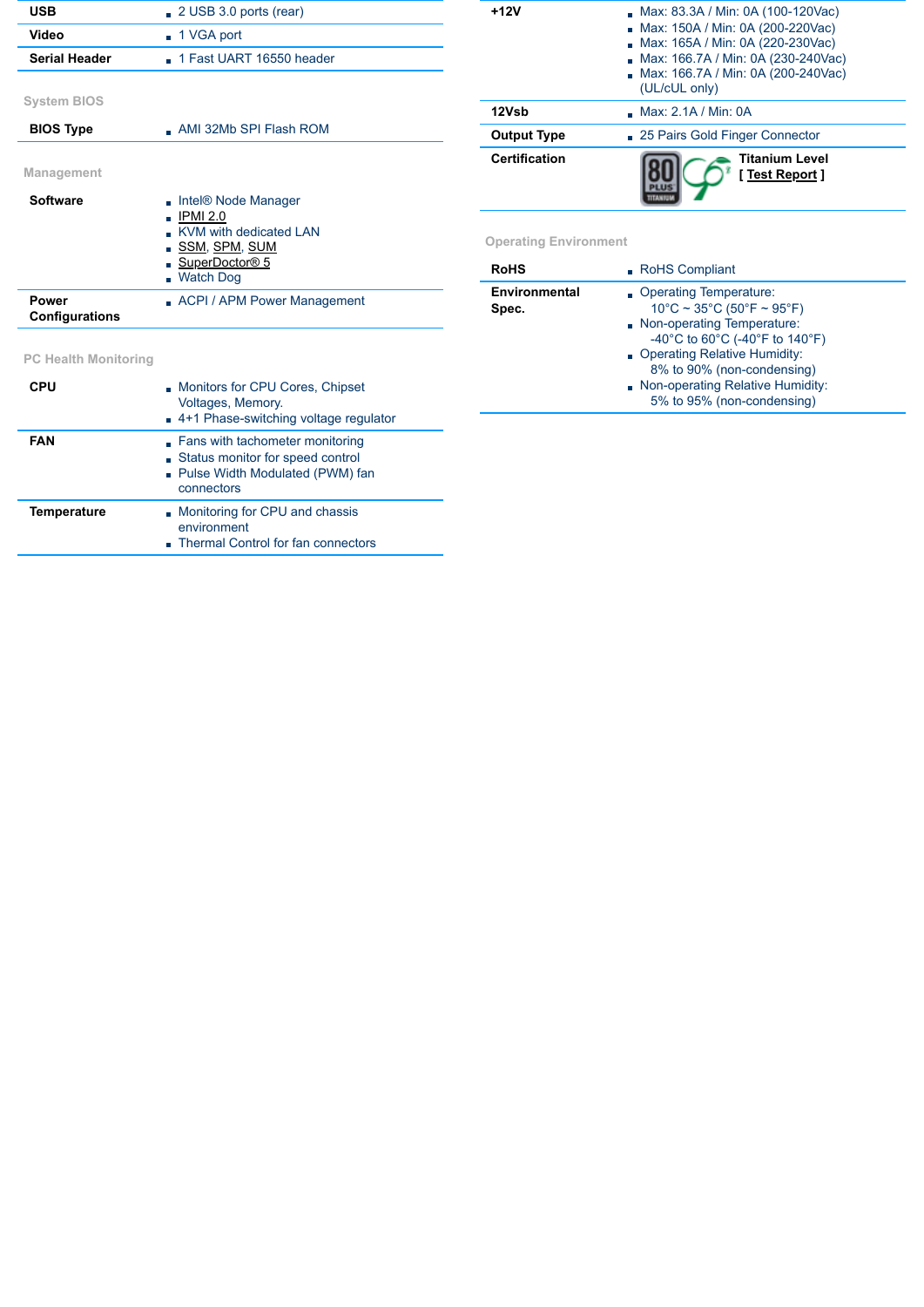# **Parts List**

**Parts List - (Items Included)**

|                             | <b>Part Number</b>   | Qty                  | <b>Description</b>                                                                                    |
|-----------------------------|----------------------|----------------------|-------------------------------------------------------------------------------------------------------|
| Motherboard / Chassis       | MBD-X11DGQ           |                      | Super X11DGQ Motherboard                                                                              |
|                             | CSE-118GQPTS-R2K05P2 | $\blacktriangleleft$ | CSE-118GQPTS-R2K05P2 Chassis                                                                          |
| Add-on Card / Module        | AOM-PIO-I2XT-P       | $\mathbf{1}$         | AOM-PIO-I2XT                                                                                          |
| Add-on Card / Module        | AOM-SXMV-P           | 1                    | AOM housing Volta SXM 2.0 modules in conjunction with X11DGQ DP<br>MB, HF, RoHS                       |
| <b>Backplane</b>            | BPN-SAS3-118GOE      | $\mathbf{1}$         | 2-port 1U SAS3 12Gbps backplane, support up to 2x 2.5-inch SAS3/SATA3<br><b>HDD/SSD</b>               |
| Cable 1                     | <b>CBL-0484L</b>     | 4                    | SATA, INT, ROUND, ST-ST, 55CM, 30AWG                                                                  |
| Cable 2                     | CBL-PWEX-1025        | 3                    | GPU,2x4F/RA/CPU to 2x4F/RA/CPU,P4.2, 6CM,17AWG, 8A/pin, -25~85C,<br><b>RoHS</b>                       |
| Cable 3                     | CBL-PWEX-1028        | 1                    | GPU,2x4F/CPU to 2x4F/CPU,P4.2, 30CM,16AWG, 10A/pin, -40~105C                                          |
| Cable 4                     | CBL-SAST-0934-12     | 4                    | Oculink-Oculink X8 Cable 50cm 34AWG, RoHS                                                             |
| <b>Riser Card</b>           | <b>RSC-G-A66-X1</b>  | 1                    | 1U LHS Active Rear Riser card with two PCI-E x16 Slot.HF.RoH                                          |
| <b>Riser Card</b>           | <b>RSC-GN2-66</b>    | $\mathbf{1}$         | 1U Passive LHS GPU Riser Card with two NVMe ports and two PC                                          |
| <b>Heatsink / Retention</b> | <b>SNK-P0067PS</b>   | $\overline{2}$       | 1U Passive CPU Heat Sink for X11 Purley Platform Equipped with a Narrow<br><b>Retention Mechanism</b> |
| <b>Heatsink / Retention</b> | <b>SNK-P4004V</b>    | 4                    | 1U Passive GPU Heat Sink for NVIDIA SXM2 Module Equipped with Pascal<br>or Volta GPU                  |
| <b>Power Supply</b>         | <b>PWS-2K05A-1R</b>  | $\overline{2}$       | 1U 2000W Redundant Titanium Power Supply W/PMbus<br>73.5x40x265mm.RoHS/REACH                          |
| FAN <sub>1</sub>            | <b>FAN-0163L4</b>    | $\overline{7}$       | 40x40x56 mm, 23.3K-20.3K RPM, Counter-rotating Fan                                                    |
| <b>Rear Window</b>          | MCP-240-11807-0N     | 1                    | SC118GQE Rear Window for 2x PCI-FL or 4th GPU                                                         |
| <b>Rail Set</b>             | MCP-290-11809-0N     | 1                    | Rail set, Quick/Quick, Auto Latch, travel 535mm Short Version, Post to Post<br>685mm                  |

**Optional Parts List**

|                                             | <b>Part Number</b>                                       | Qty                                         | <b>Description</b>                                                                                                                         |
|---------------------------------------------|----------------------------------------------------------|---------------------------------------------|--------------------------------------------------------------------------------------------------------------------------------------------|
| Add-on card for internal M.2<br><b>NVMe</b> | AOC-SLG3-2M2*                                            |                                             | Low Profile PCI-E x8 add-on card supports 2 PCI-E 3.0 x4 M-Key M.2<br><b>NVMe Modules</b><br>* AOC to be installed in rear top PCIe slots. |
| AOC-S3008L-L8i (SAS3)                       | CBL-SAST-0699                                            | $\blacktriangleleft$                        | Mini SAS HD to 4 SATA 12G                                                                                                                  |
| AOC-S3108L-H8IR-16DD<br>(SAS3)              | CBL-SAST-0699                                            | $\blacktriangleleft$                        | Mini SAS HD to 4 SATA 12G                                                                                                                  |
| AOC-S3108L-H8IR (SAS3)                      | CBL-SAST-0699                                            | $\blacktriangleleft$                        | Mini SAS HD to 4 SATA 12G                                                                                                                  |
| Super Cap for LSI 3108                      | BKT-BBU-BRACKET-05<br>BTR-TFM8G-LSICVM02                 | $\mathbf{1}$<br>$\mathbf{1}$                | Mounting Bracket for LSI BBUs<br><b>LSI Super Cap</b>                                                                                      |
| <b>SXM2 GPU Dummy</b>                       | MCP-120-11812-0N                                         | $\mathbf{1}$                                | Optional SXM2 GPU dummy                                                                                                                    |
| <b>U.2 NVMe Kit</b>                         | BPN-NVMe3-118GOE<br>CBL-SAST-0935-12<br>MCP-220-00121-0B | 1<br>$\blacktriangleleft$<br>$\overline{2}$ | <b>NVMe Backplane</b><br>Oculink cable x8<br><b>NVMe HS tray</b>                                                                           |
| <b>TPM</b>                                  | AOM-TPM-9670V                                            | $\sim$                                      | SPI capable vertical TPM 2.0 provisioned for client, RoHS                                                                                  |
| Intel VROC RAID Key                         | AOC-VROCINTMOD<br>AOC-VROCSTNMOD<br>AOC-VROCPREMOD       | $\overline{1}$<br>1<br>$\overline{1}$       | Intel VROC, RAID 0, 1, 5, 10 (Intel SSD Only)<br>Intel VROC Standard, RAID 0, 1, 10<br>Intel VROC Premium, RAID 0, 1, 5, 10                |
| <b>Network Card(s)</b>                      | AOC-MCX455A-ECAT                                         | à.                                          | Mellanox ConnectX-4 VPI adapter card, EDR IB (100Gb/s) and 100GbE,<br>single-port QSFP28, PCle3.0 x16, tall bracket, ROHS R6               |
|                                             | AOC-MCX456A-ECAT                                         | $\sim$                                      | Mellanox ConnectX-4 VPI adapter card, EDR IB (100Gb/s) and 100GbE,<br>dual-port QSFP28, PCle3.0 x16, tall bracket, ROHS R6                 |
|                                             | AOC-MCX412A-ACAT                                         | $\sim$                                      | Mellanox ConnectX-4 Lx EN network interface card, 25GbE dual-port<br>SFP28, PCIe3.0 x8, tall bracket, ROHS R6                              |
|                                             | AOC-MCX512F-ACAT                                         | $\sim$                                      | Mellanox ConnectX-5 EN network interface card, 100GbE single-port<br>QSFP28, PCle3.0 x16, HF, RoHSket, HF, RoHS                            |
|                                             | AOC-MCX555A-ECAT                                         | à,                                          | Mellanox ConnectX-5 VPI adapter card, EDR IB (100Gb/s) and 100GbE,<br>single-port QSFP28, PCle3.0 x16, tall bracket, HF, RoHS              |
|                                             | AOC-MCX556A-ECAT                                         | $\sim$                                      | Mellanox ConnectX-5 VPI adapter card, EDR IB (100Gb/s) and 100GbE,<br>dual-port QSFP28, PCle3.0 x16, tall bracket, HF, RoHS                |
|                                             |                                                          |                                             |                                                                                                                                            |